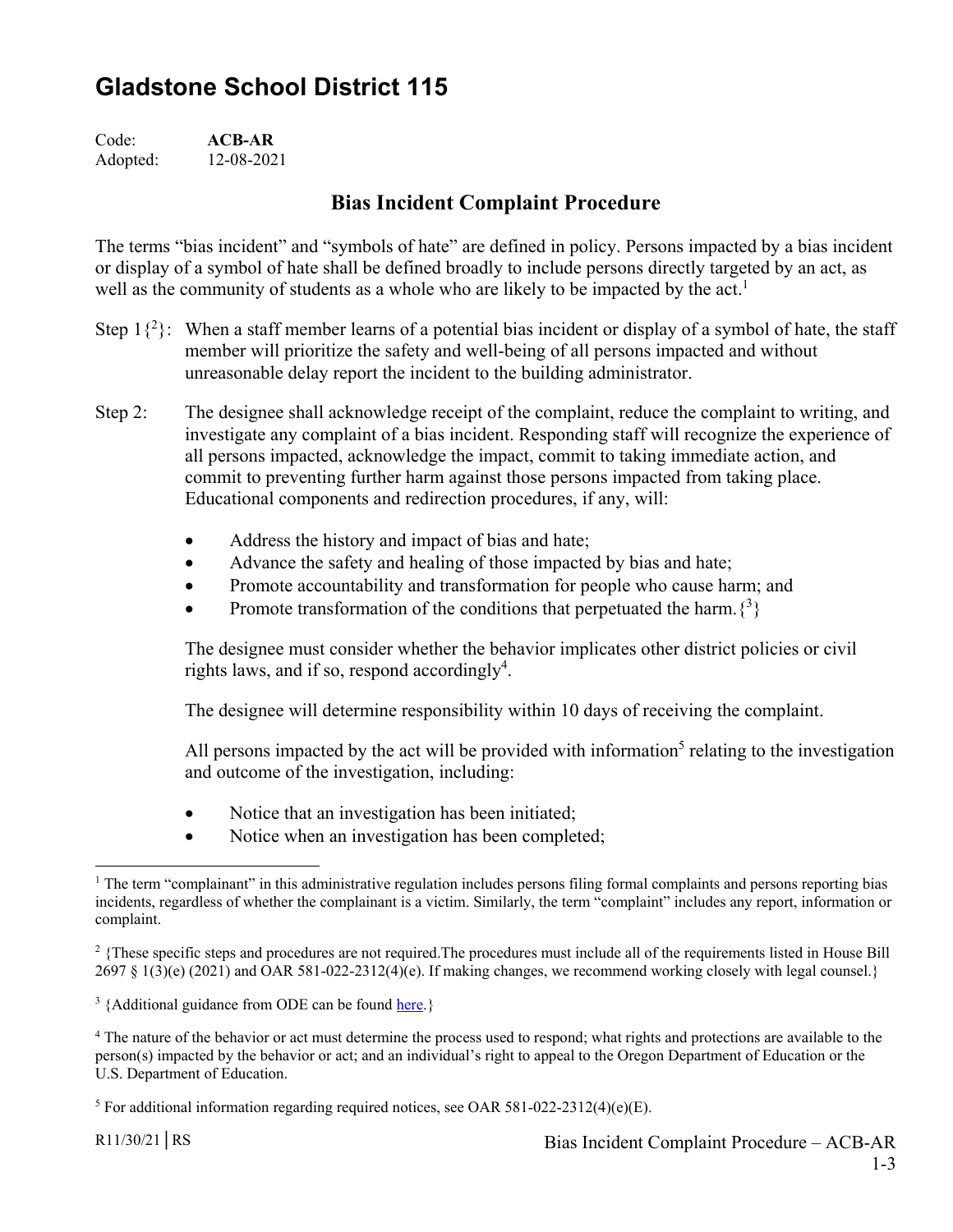- Findings of the investigation and the final determination based on those findings;
- Actions taken to remedy a person's behavior and prevent reoccurrence; and
- When applicable, the legal citation of any law prohibiting disclosure of any information described above, and an explanation of how that law applies to the current situation.
- Step 3: If complainant or a respondent wishes to appeal the decision of the designee, the complainant or respondent may submit a written appeal to the superintendent within five school days after receipt of the designee's response to the complaint.

The superintendent or designee shall acknowledge receipt of the appeal and may meet with all parties involved. The superintendent will review the merits of the complaint and the designee's decision. The superintendent will respond in writing to the complainant within 10 school days.

The superintendent or designee will ensure that the requirements in Steps 1 and 2 (redirection procedures, notice, etc.) are continued to be met through Step 3, as appropriate.

Step 4: If the complainant or respondent is not satisfied with the decision of the superintendent, a written appeal may be filed with the Board within five school days of receipt of the superintendent's response to Step 3. The Board may decide to hear or deny the request for appeal at a Board meeting. The Board may use an executive session if the subject matter qualifies under Oregon law. If the Board decides to hear the appeal, the Board may meet with the concerned parties and their representative at a Board meeting. The Board's decision will be final and will address each allegation in the complaint and contain reasons for the Board's decision. A copy of the Board's final decision shall be sent to the complainant in writing within 10 days of this meeting.

> The Board will ensure that the requirements in Steps 1 and 2 (redirection procedures, notice, etc.) are continued to be met through Step 4, as appropriate.

Complaints can be filed with or communicated directly to the superintendent, in which case Step 1 will be skipped. Complaints against the administrator can be directed to the superintendent and will begin at Step 3. Complaints against the superintendent or a Board member(s) can be directed to the Board and will begin at Step 4. If complaints begin later than Step 1, the individuals reviewing the complaint will ensure that all requirements are met.

The complainant, if a person who resides in the district, or a parent or guardian of a student who attends school in the district or a student, is not satisfied after exhausting local complaint procedures, the district fails to render a written decision within 30 days of submission of the complaint at any step or fails to resolve the complaint within 90 days of the initial filing of the complaint, may appeal<sup>6</sup> the district's final decision to the Deputy Superintendent of Public Instruction under Oregon Administrative Rules (OAR) 581-002-0001 – 581-002-0023.

Complaints may also be filed directly with the U.S. Department of Education Office for Civil Rights.7

 6 An appeal must meet the criteria found in OAR 581-002-0005(1)(a).

<sup>&</sup>lt;sup>7</sup> Complaints must meet criteria as established by law. For more information, visit http://www.ed.gov/about/offices/list/ocr/complaintintro.html